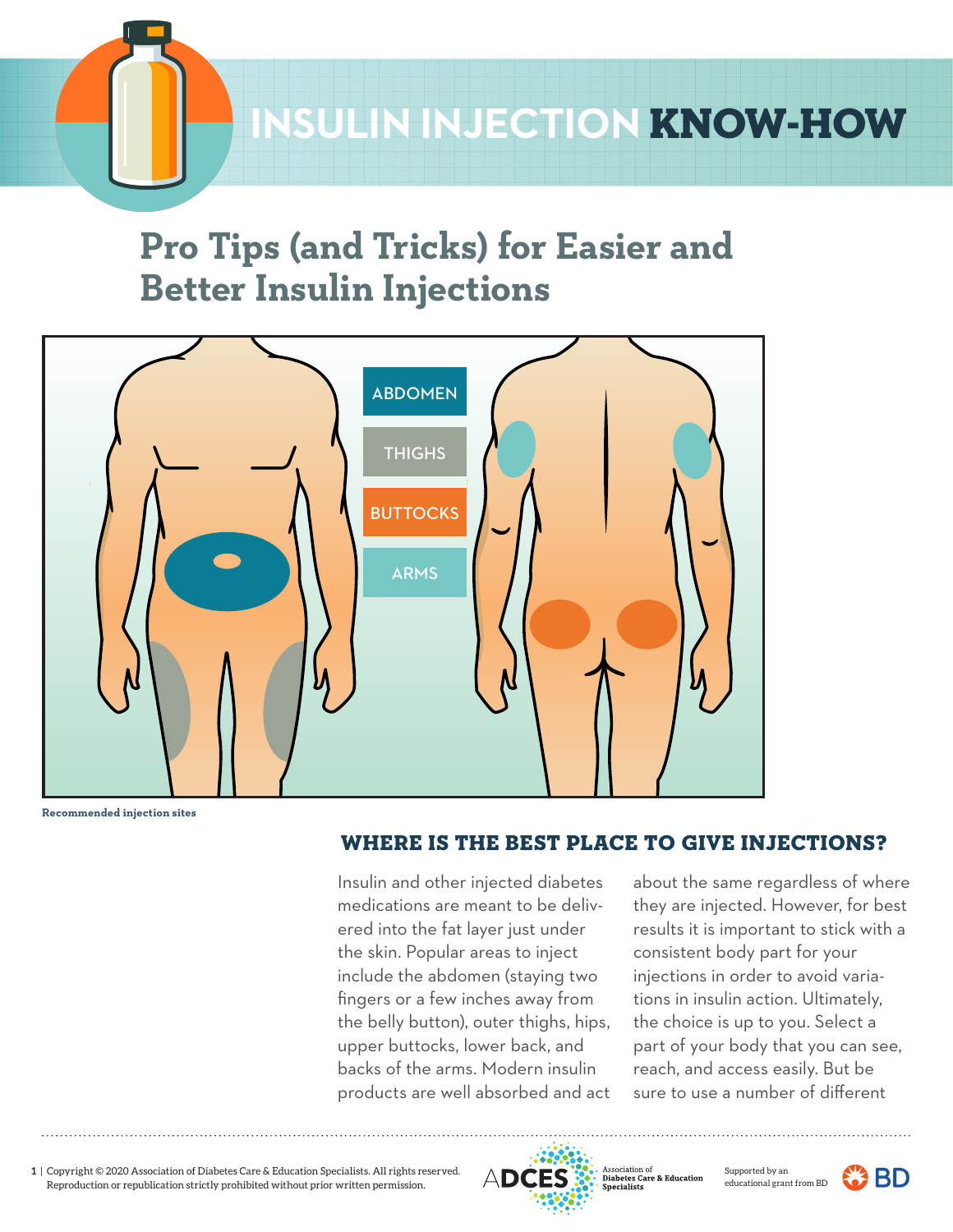*pro tips and tricks for easier and better insulin injections* 

called "rotating" injection sites. Injecting into the same spot too often can cause skin problems and can impair your body's ability to absorb the insulin. spots within that body part. This is

For example, if you choose to use your abdomen, rotate (change) injection spots on a daily basis like these:

With this type of pattern, you'll stay on the left side of your abdomen for 12 days and then switch to the right side for 12 days. That way, each spot has 24 days to "heal" before you use it again! Regardless of which body part and rotation pattern you choose, avoid spots on your skin that have scar tissue, moles, swelling/inflammation, or unusual changes in appearance or texture.



**Recommended way to rotate injection sites.**





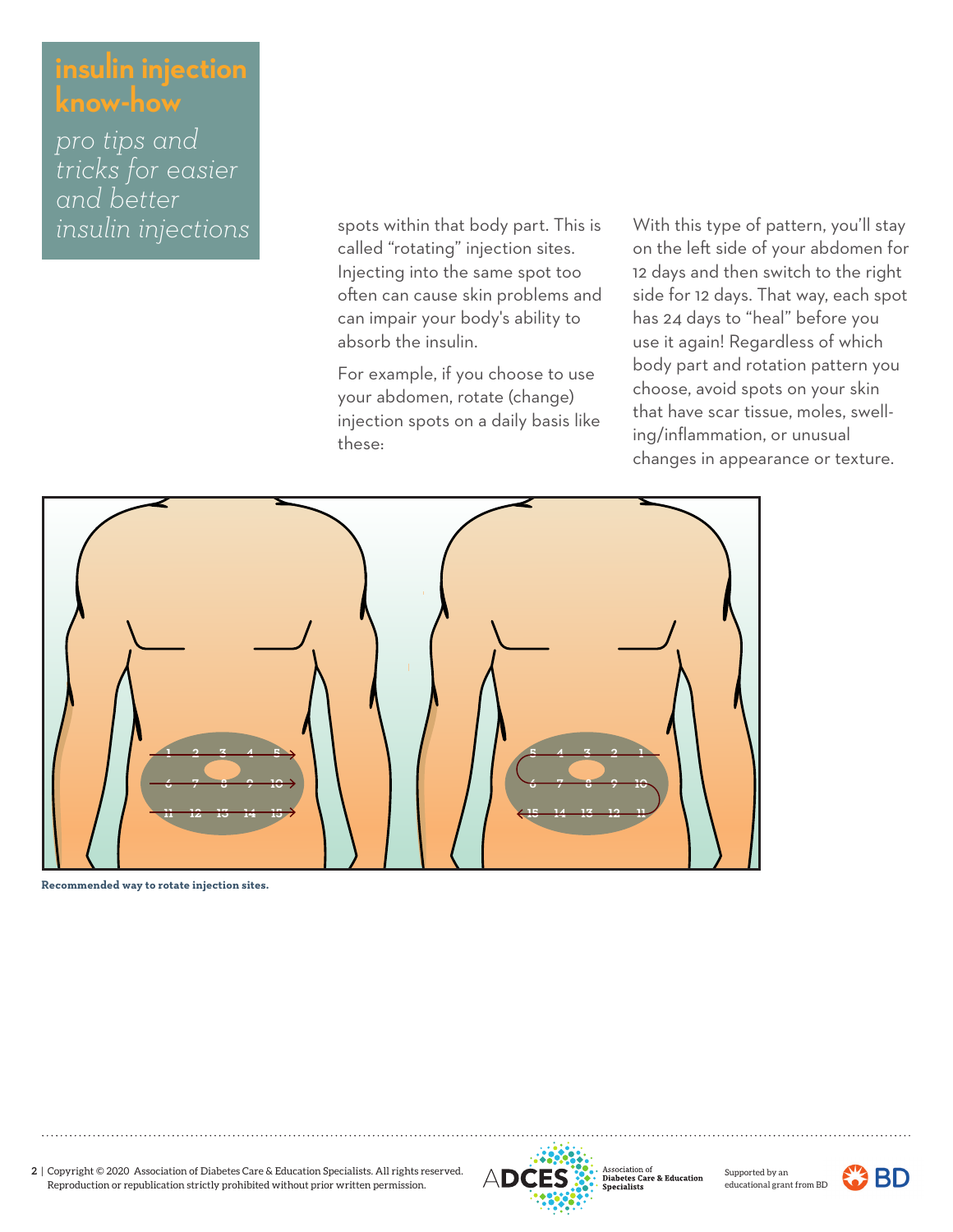*pro tips and tricks for easier and better*

### **IS THERE A TRICK FOR REMEMBERING TO TAKE MY INJECTIONS?**

Missed injections (or taking injections much too late) can cause serious blood glucose (blood sugar) management problems. Research has shown that missing just one insulin injection per week can raise your A1c by more than 0.5%!

## **Here are some techniques for helping you to remember to take your injections:**

- Attitude is important, so take your diabetes seriously!
- Write down your injection doses after taking them
- Use reminder alarms on a watch or mobile phone
- $\star$  Take your injection at the same time that you perform another daily task, such as taking oral medications or brushing your teeth
- $\star$  Keep your injection materials in a strategic location so that you notice them at the right times
- $\star$  If you take insulin at mealtimes, take it before eating (with your doctor's approval).

### *insulin injections* **BETHERE A TRICK FOR DO I HAVE TO KEEP MY INSULIN REFRIGERATED ALL THE TIME?**

Yes and no. Insulin is a large protein molecule that breaks down gradually when exposed to warm temperatures. It is best to keep your extra insulin and other injected diabetes medications refrigerated. However, once you begin to use a vial or pen, it is usually fine to keep it at room temperature for up to a month. Do not store your insulin near extreme heat (above 86°) or extreme cold (below 36°). (3) Never store insulin in the freezer, direct sunlight, or in the glove compartment of a car.

All insulin vials and pens should be replaced monthly, if not more often, to ensure that they are working at full potency. Be sure to check the expiration date before opening the box, and do not use insulin past its expiration date without your physician's approval. Examine the insulin closely to make sure it looks normal. Clear insulin should not have crystals or discoloration, and cloudy insulin should not have clumps or pieces stuck to the sides of the vial/pen.



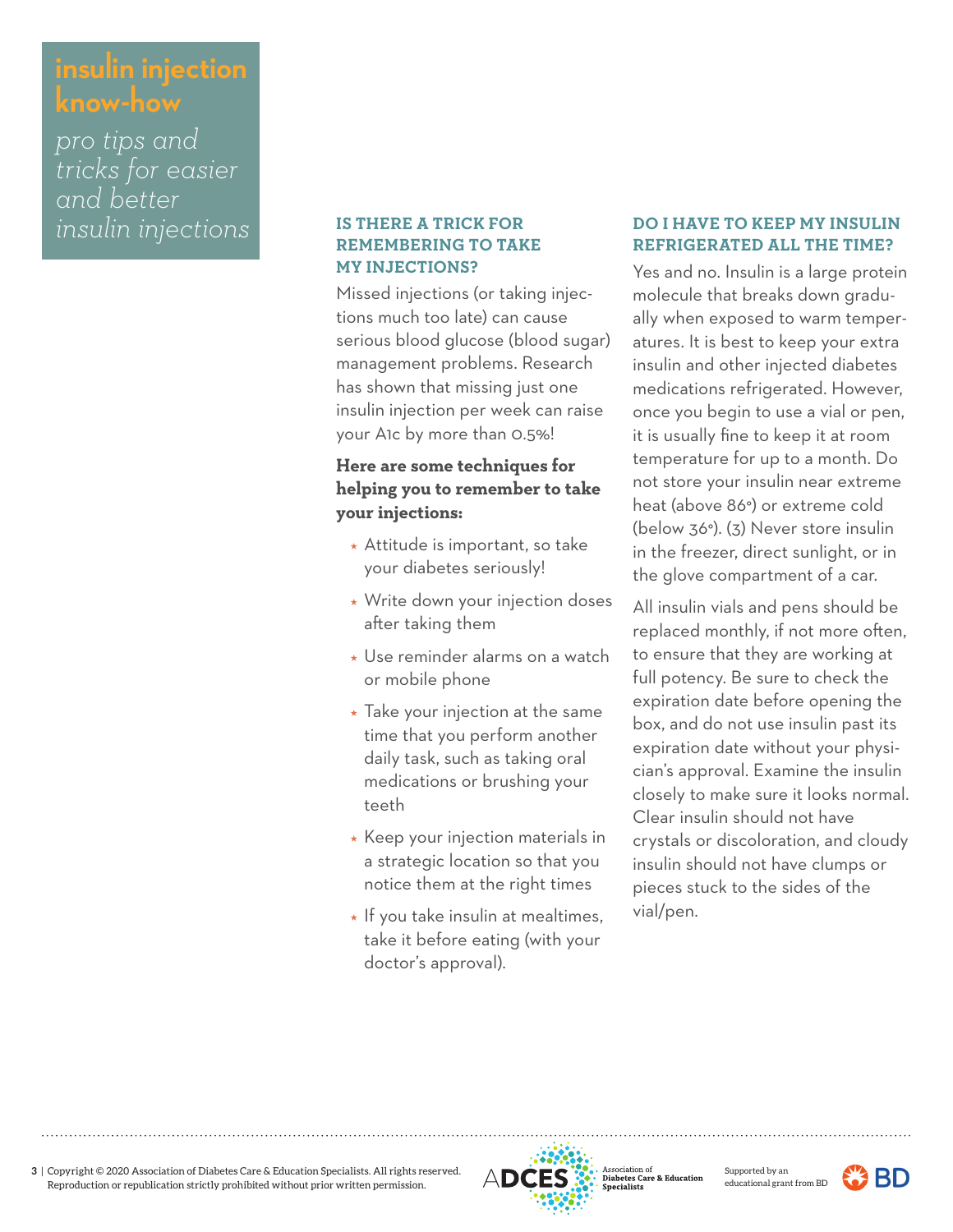*pro tips and tricks for easier and better*

#### *insulin injections* **IS IT NECESSARY TO MIX INSU-**<br>**ELIN REFORE IN IECTING IT? Interpretational conditional condition IS IT NECESSARY TO MIX INSU-LIN BEFORE INJECTING IT?**

In general, clear insulin does not need to be mixed before injecting. This includes Regular insulin, rapid-acting insulin analogs (aspart, lispro and glulisine) and long-acting basal insulin (glargine and detemir). However, any vial or pen that contains NPH — including premixed formulations such as 75/25 and 70/30 — must be mixed until they are uniformly cloudy before injecting. The best way to ensure an even mixture is to roll the pen or vial between your palms ten times, then inspect to make sure there are no "clumps" settling at the bottom. Injecting insulin that is not properly mixed can result is serious high or low blood glucose.

## **HOW CAN I KEEP THE INJECTIONS FROM HURTING?**

In most cases, insulin injections hurt very little, if at all. However, there are a few things you can do to make the injections as painless as possible:

 Use fresh needles for each injection. Even after just one or two uses, syringe and pen needles can become dull. Sharp needles cause the least amount of trauma to the skin.

- temperature. Cold insulin has a tendency to sting. When using a pen or vial for the first time, take it out of the fridge a half hour early so that it has time to warm up to room temperature.
- $\star$  Relax the muscles in the area where you are injecting. Tense muscles make the nerves in the area more sensitive.
- $\star$  For those with limited body fat, it may be necessary to pinch the area where you will inject so that the skin surface is hard. This ensures a quick, clean injection. A quick needle insertion causes the least amount of pain.
- $\star$  If you clean your skin with an alcohol pad, wait until it has dried completely before you inject.
- Doses of 30 units or more may cause pressure to build up under the skin. Ask your physician if you can split large doses.
- \* Avoid injecting into sensitive muscle by using a short needle (6mm or less).
- \* Choose the thinnest needle possible. Remember, the higher the gauge, the thinner the needle.



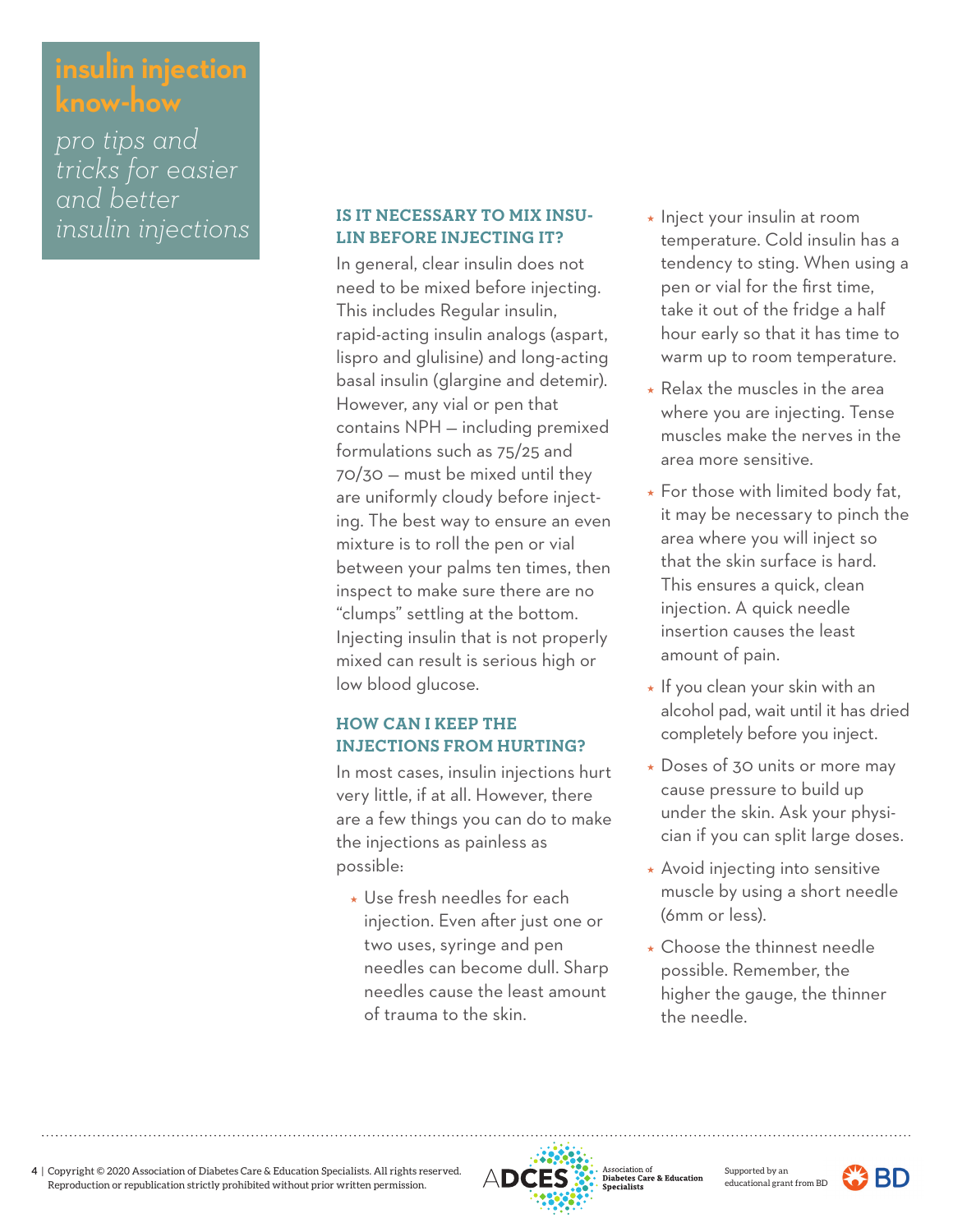*pro tips and tricks for easier and better*

*insulin injections*  $\overline{\phantom{a}}$  **IS IT OK TO THROW MY USED**  $\star$  If pain persists despite using these techniques, try rubbing ice on your skin for a few minutes before injecting, or ask your doctor about using an injection port instead of injecting directly into your skin.

### **WHAT SHOULD I DO IF INSULIN LEAKS OUT AFTER THE INJECTION?**

Occasionally, insulin may leak out of the skin after you remove the needle, even if you have left the needle in the skin for 5-10 seconds. Research has shown that the amount of insulin lost in these situations is usually minimal and will probably not affect blood glucose management. Unless large drops appear that run down your skin, you should not have to worry about replacing what is lost.

However, to ensure accurate and consistent dosing, it is best to do what you can to prevent leakage. Here are a few tricks:

- 1. When injecting, release the "pinch" on your skin before pressing down on the plunger.
- 2. Keep the needle in your skin a few seconds longer than usual.
- 3. If leakage occurs often, insert the needle and inject at a 45-degree angle rather than going straight into the skin.

# **NEEDLES IN THE TRASH?**

There are two things to consider when it comes to disposing sharp objects (often referred to as sharps) such as syringes, pen needles and lancets:

### **Local ordinances**

Every municipality has its own rules about the handling of medical waste. Check with your local department of sanitation for details. Each state also has established guidelines regarding sharps disposal. The Centers for Disease Control (CDC) has more information about safe needle disposal in your area: www.cdc.gov/ needledisposal.

## **The safety of those around you**

Being a responsible person with diabetes means taking steps to ensure the safety of family, friends, domestic employees, sanitation workers and yes, even pets. Accidental needle sticks can produce serious pain and infections. One way to protect those around you is to place your used syringes, pen needles and lancets in a non-clear heavy-duty plastic jug with a secure screw-on cap. Don't bother recapping the needles… just throw them into the jug, and keep the jug in an out-of-the-way place. When the jug